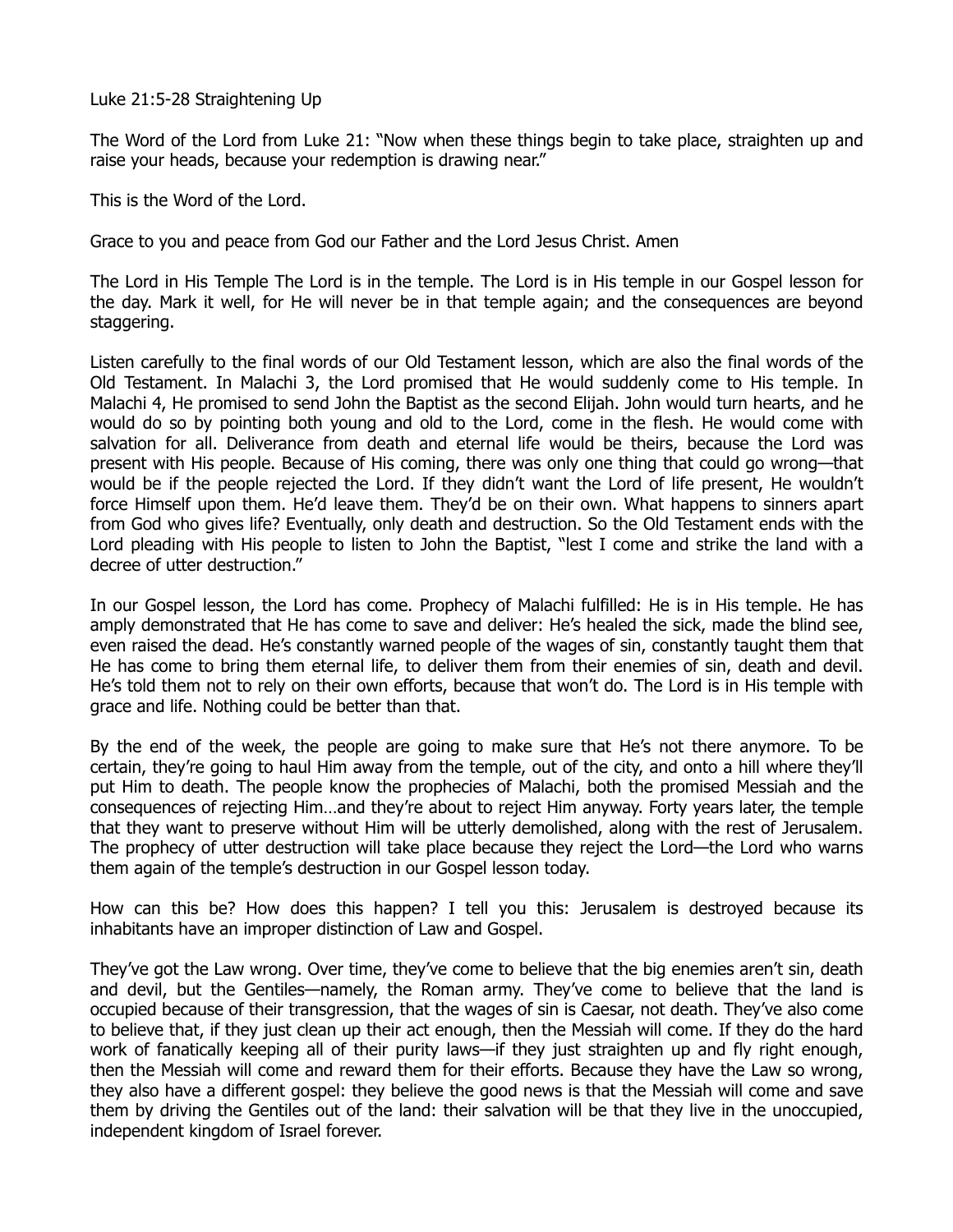So the Messiah comes, born of Mary. He comes to His temple, declaring that He has come to save them by His work—save both Jew and Gentile, save them from death and give them eternal life in heaven. But the people are working hard for a messiah to save them from the Gentiles so that they can have their nation back for themselves. Because of this, they want a different messiah than Jesus in the temple, especially since this Jesus tells them to honor Caesar. So just a few days after this, they'll take Him out to Calvary and kill Him to be rid of Him. God will grant their desire: He'll tear the curtain in two inside the temple to show them that He's not there anymore, that they're on their own.

What happens over the next forty years? The fanaticism grows. More and more, the people of Jerusalem believe that their messiah and salvation will come when they keep those purity laws enough— and part of that purity will mean evicting those unclean Romans from Jerusalem. That's exactly what they try to do…and Rome responds by invading and destroying the city in unspeakable brutality and violence. The people of Jerusalem do not straighten up, but are bowed low. The city is trampled underfoot by the Gentiles, just as Jesus says. The utter destruction takes place because they rejected the Messiah, because they demanded that the Lord leave. These are the days of vengeance, to fulfill what is written.

All of this is what Jesus is talking about in the Gospel lesson. People are admiring the giant stones that make the temple walls, so He warns them they will soon be rubble. His followers are startled and ask for more information. He doesn't tell them when it will happen, but rather warns them some more. He warns them to beware of false christs, because after He is crucified the people will look to other messiahs and idolize them. He warns against false notions of the end of the world, because people will continue to declare that a new age will arrive if they only keep the Law purely enough and get rid of the Romans. He warns them that nation will rise against nation and kingdom against kingdom: in just a couple more days, the kingdoms of man will conspire to kill the King of heaven and earth. He warns them of earthquakes and signs in the heavens, both of which will take place at His death as the earth shakes and the day turns to night.

He also warns His followers that they will be persecuted—by Jews, by Gentiles, even by family: if unbelievers have rejected the Messiah, they will also reject His people. Some will even be put to death.

But! But the people of God are not forsaken. Even if all the world hates them, Jesus will still love them so much that He gives them His Word. He gives them what to say. He gives them what to believe. He doesn't withhold His promises, but continues to make sure they are proclaimed: and because His Word endures forever, it will give endurance to His people—and by that God-given endurance of faith, they will be saved.

After these words to His followers about the impending end of Jerusalem and His ongoing grace for His people, Jesus then turns to the impending end of the world—and His ongoing grace for you.

## **The End is Near**

At the start of verse 25, our text switches from the destruction of Jerusalem to the end of the world: the "times of the Gentiles" are fulfilled and finished on the Last Day. Jesus describes the end with these words:

And there will be signs in sun and moon and stars, and on the earth distress of nations in perplexity because of the roaring of the sea and the waves, people fainting with fear and with foreboding of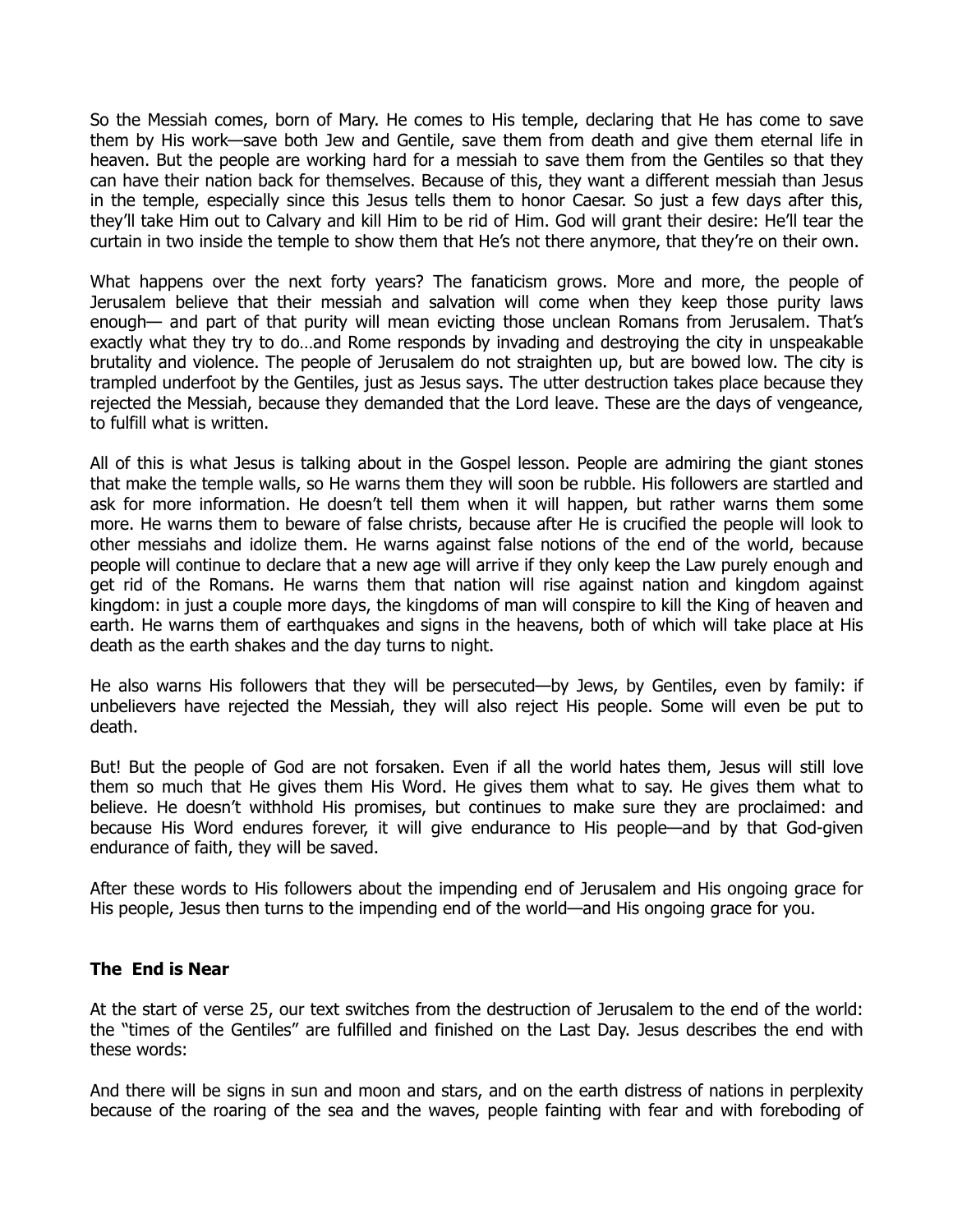what is coming on the world. For the powers of the heavens will be shaken. And then they will see the Son of Man coming in a cloud with power and great glory. (Luke 21:25-27)

As Jesus spoke these words, so we are to hear them with Jerusalem's destruction in the background. As He describes the future destruction of Jerusalem, He tells that there are parallels to the future destruction of the world. The world will end, and it will end with distress, perplexity, fear and foreboding among the nations. In the end, like Jerusalem, it will be utterly destroyed. On that day, all will see the Son of Man coming in a cloud with power and glory. And they will be terrified.

Why does it end this way? For the same reason that Jerusalem fell—the same improper distinction of Law and Gospel. People have a twisted understanding of the Law. Therefore, they see no need for the Gospel: more to the point, they see no need for the Lord and so they want to get rid of Him, too. This in turn leads them to follow all sorts of false christs and false end-of-the-world views. Let's illustrate.

People have all sorts of twisted understandings of the Law, though I think we can fit them all into a few examples. Some will echo the Pharisees of Jesus' time, saying that their god gives a set of commandments by which they can earn salvation. Now, if you earn your way to heaven by your works, then you don't need Jesus to do it for you: thus, you'll either ignore Him or even want Him removed from the picture, because your god will see Jesus as a false teacher for warning you against saving yourself by works. This is true for all sorts of religions around the world. It also a religion of the sinful nature that is in your heart. It creates a false end-of-the-world view, one in which you envision God saying, "Heaven's yours, because you earned it."

Others will twist the Law to say that it's more a set of guidelines than hard-and-fast, make-or-break, do-or-die rules. Just do your best, and God will love you for it. But if you earn your way to heaven by doing your best, then you don't need Jesus to do it for you. In that case, you might once again push Jesus aside and say, "I don't need You." Or else, you might reinvent Jesus: "I don't need You to be my Savior, but I need You as an example and life-coach to keep me trying hard to do my best." This also is rejecting Him as the Savior. It creates a false end-of-the-world view, one in which you envision God saying, "Heaven is yours, because you did your best."

Others will twist the Law to say, "Since I don't believe there is a God or an afterlife, I don't believe that He gave us any laws to follow or created a hell to avoid. Those commandments might work for you, and they might even help society run efficiently, but that's all they're good for." Now, if you don't believe in God and His Law, then you won't believe that there's sin you need to be saved from or a heaven to be saved to. If that's the case, you don't need a Savior and so Jesus is rejected once again. This creates a false end-of-the-world view, one in which the world just ends because it wears out.

Here's the truth: while there might be a million different variations on the themes above, they're all one giant rejection of Christ. There seem to be endless deviations to human religion, but they all deny the Gospel. They all want Jesus gone. That's what sin does: it wants Jesus gone.

And that is why the world is going to end—not because it wears out, but because the time will come when the Lord's patience ends and He says, "If you do not want Me, then you don't have to have Me around. I will give you a place where you need never have Me around again." That's what hell is. The only reason that this world holds together as well as it does is because it isn't God-forsaken, because the Lord still attends to it for the sake of His people, for the sake of Christ. Look at the rubble of Jerusalem after Jesus was rejected—hell is the ongoing, chaotic destruction in a place where there is no mercy of God because its inhabitants do not want Him there.